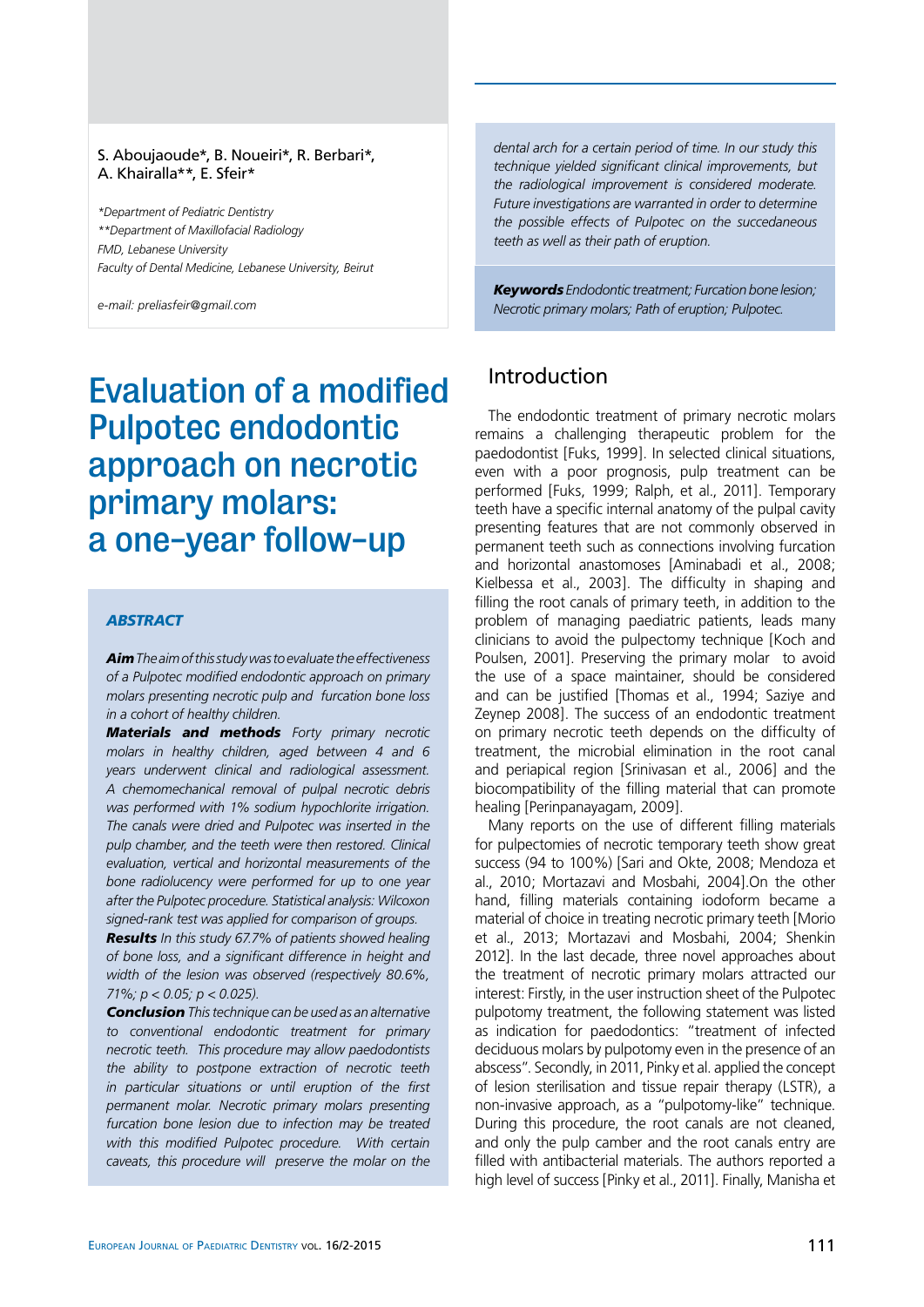al. [2011], noted clinical and radiological success in using the Pulpotec pulpotomy even on vital primary molars with partial necrosis or abscess [Manisha et al., 2011].

We decided to evaluate a new approach inspired from these three techniques and we evaluate the effectiveness of Pulpotec used as a dressing in the pulp chamber after cleaning and disinfection, with copious irrigation with 1% sodium hypochlorite of the root canal complex. This procedure was performed on primary molars presenting necrotic pulp and bone lesion.

# Materials and methods

Forty primary molars were treated with "PD" Pulpotec (Produits Dentaires SA, Vevey, Switzerland) at the Paediatric Dentistry Department, School of Dentistry at the Lebanese University. Patients selected for the study were 24 boys and 16 girls aged between 4 and 6 years (mean age 5 years).The inclusion criteria were as follows.

- 1. Presence of necrotic pulp lesion.
- 2. Mobility independent from normal physiological exfoliation.
- 3. Pain on percussion.
- 4. Presence of fistula or furcation abscess.
- 5. Radiographic signs of bone lesion.
- 6. Absence of systemic deseases.
- 7. Restorable tooth

Kids with internal and lateral root resorptions or cystic lesion were excluded from this study.

A signed informed consent was obtained from all participants' parents prior to enrolment in the study.

#### *Clinical and radiological procedures:*

Preoperative periapical radiographs of the selected teeth were performed using the Rhin system standard parallel technique. The same distance was applied between the film and the x-ray cone for all teeth. In the first 10 cases, a calibrated metallic ring (3 mm internal diameter, 7 mm



FIG. 1 Periapical x-ray showing vertical and horizontal measurements of the furcation bone loss on the second left lower primary molar.

external diameter) was positioned at the right upper corner of the film (Fig. 1). After rubber dam placement and complete removal of carious tissue, the pulp chamber was accessed and the necrotic pulp removed under irrigation using a steel round bur (# 021, Pegasus Dental supplies ltd, Cheshire, England) with a low-speed handpiece. Following localisation of the root canal entry, the working length was estimated by periapical x-rays and was fixed at -1 mm from the radiological apex (American Academy of Pediatric Dentistry, 2009). Removal of pulpal debris from the root canals using files (Hedstrom files #15, 20 Mani, Yohara, Japan), and copious irrigation with 1% sodium hypochlorite were performed. The canals were dried with paper points (Sure-endo, Chevreuse, France).

Pulpotec was prepared following the manufacturer's instructions; the mix was placed only in the pulp chamber and pressed with a plugger to ensure uniform adaptation to the pulp chamber. The cavity was filled with IRM (Caulk Dentsply, Milford, USA). The tooth was restored either with a stainless steel crown or a hermetic glass ionomercomposite filling. A periapical x-ray was taken using the same parameter of the pre-op x-ray. The entirety of the procedure was performed in a single visit. Since lesions have an irregular shape, measurements were taken on their central largest height and width. The measurements of radiolucency were applied using the direct proportional method, and were documented for each lesion. Afterwards the radiographic results were digitised and analysed using a specific software (VistaScan Mini Plus, Dϋrr Dental, Germany) measuring the furcation radiolucency.

#### *Clinical and radiological follow-up*

Patients were followed clinically every month for the first three months. After that, a clinical and radiological assessment was performed every 3 months over a oneyear period. The treatment was considered successful if the teeth showed any or all of the following.

- 1. Absence of gingival swelling and redness.
- 2. Resolution of the pathological mobility.
- 3. Presence of healthy soft tissue.
- 4. Clinical healing of the fistula.
- 5. Decreasing of the size of the interradicular and/or periapical radiolucency.
- 6. Radiographic signs of bone regeneration.

At the follow-up time, four patients did not show up and five were excluded due to the loss of the stainless steel crown. For each of the remaining 31 patients, the largest height and width of the bone radiolucency measurements were performed both before and one year after treatment of the tooth (Table 1).

|                         | <b>Negative</b><br>Ranks | <b>Positive</b><br>Ranks | <b>Ties</b> | Mean of<br><b>Negative</b><br>Ranks | Mean of<br><b>Positive Ranks</b> | Sum of<br><b>Negative</b><br>Ranks | Sum of<br><b>Positive</b><br><b>Ranks</b> |          | Asymp. Sig.<br>$(2$ -tailed) |
|-------------------------|--------------------------|--------------------------|-------------|-------------------------------------|----------------------------------|------------------------------------|-------------------------------------------|----------|------------------------------|
| vert treat - vertical   | 25(a)                    | 4(b)                     | 2(c)        | 15.60                               | 11.25                            | 390.00                             | 45.00                                     | $-3.732$ | 0.000                        |
| hori treat - horizontal | 22(a)                    | 8(b)                     | 1(c)        | 17.43                               | 10.19                            | 383.50                             | 81.50                                     | $-3.107$ | 0.002                        |

tabLE 1 the sum of positive and negative ranks in both axes (vertical and horizontal) and their respectively calculated z-statistic.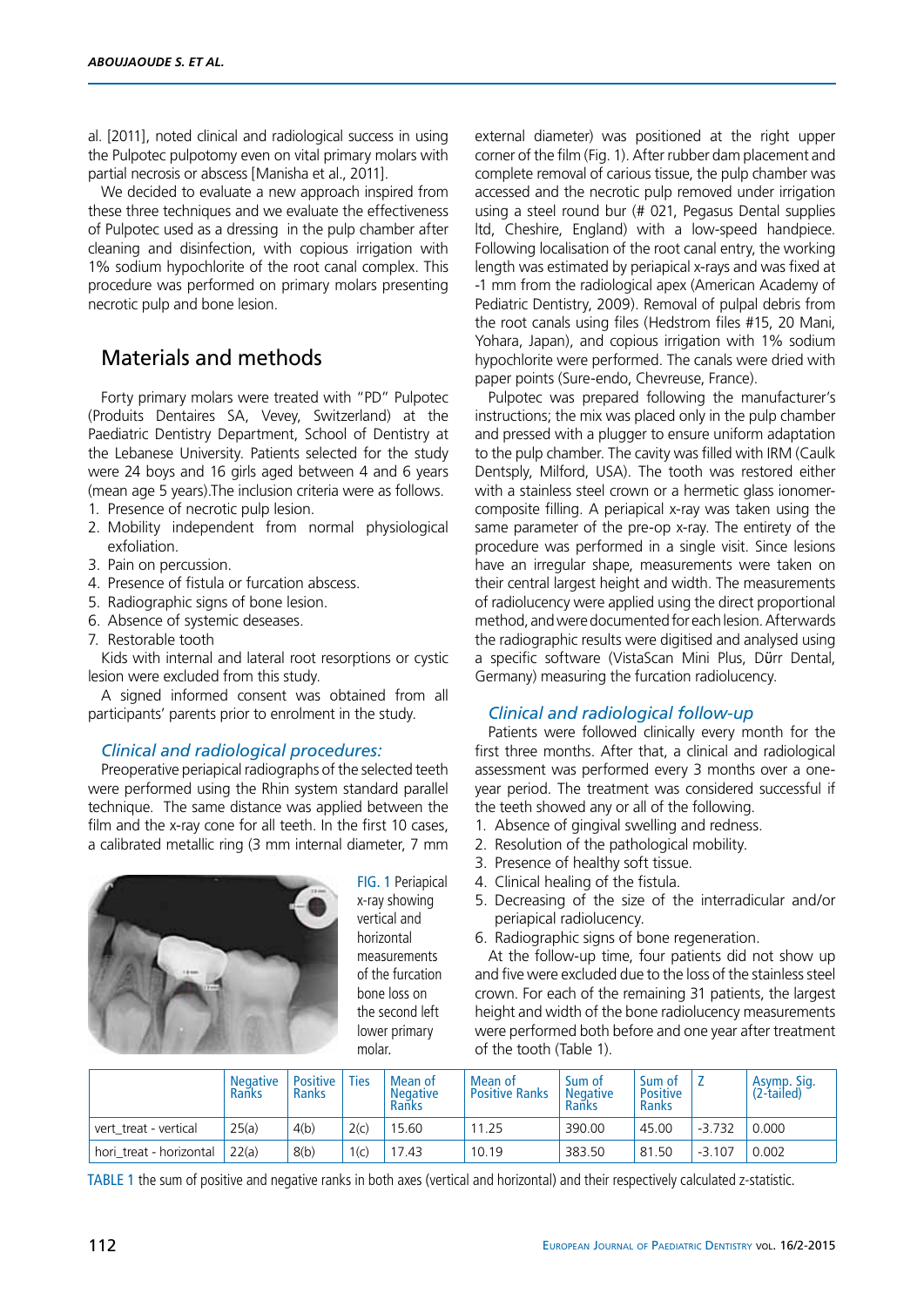

fig. 3a: Preoperative periapical x-ray of a 2nd left primary molar showing an interradicular radiolucency. 3b: 1 month after Pulpotec treatment. 3c: X-ray taken after 12 months showing the complete healing of the lesion.

### Results

The paired t-test and the Wilcoxon signed-rank test were used to compare continuous and categorical variables in this study. In order to assess the effectiveness of the treatment, the hypothesis tested was that the mean bone loss measurements after treatment had to be identical to the mean measurements before the treatment. Due to the parameters used, hypothesis testing was carried out twice: The first for height of bone loss measurements and the second for the width. About sixty-eight percent (67.7%) of the patients showed recovery of bone loss (Fig. 2, 3), both in height and width directions (80.6%, 71%) (Table 2). The pain, swelling and fistula disappeared in all except one case after one week. At the follow-up no clinical pathological signs were detected, even in teeth with radiological failure (that is those where radiological lesions remained unchanged) (Fig. 4).

# Discussion

Mechanical root canal preparation alone cannot completely eliminate microorganisms from the root canals, but can help reduce the bacterial load and may promote bone healing [Parasuraman and Muljibhai, 2012]. Mechanical instrumentation and the use of NaCLO to disinfect and clean the root canal system, reduce the bacterial load, and promote healing [Parasuraman and Muljibhai, 2012; Peters et al., 2001]. Infact the NaClO, by dissolving necrotic pulp, works as an efficient antiseptic [Tang et al., 2000; Vostatek et al., 2011]. On the other





hand, pulpectomy on necrotic temporary teeth and filling with material containing iodoform showed great success (94 to 100%) [Sari and Okte 2008; Splieth 2011; Mendoza et al., 2010; Mortazavi and Mesbahi 2004; Shenkin 2012]. The difficulty and the risk in shaping the root canal are the reasons why many paedodontist opt for extraction of the tooth. For this reason, in the clinical protocol we propose, cleaning of the necrotic content of root canals is perfomed under irrigation [NaClO] with files N. 15 and 20 only, which present no risk. This way the necrotic debris can be removed from the canal while disinfecting. This approach represents an advantage with respect to the LSTR technique. [Pinky et al., 2011] and avoid petrification of the necrotic pulp



 $FIG. 4 A$ radiological failure with increase of the lesion after 1 year.